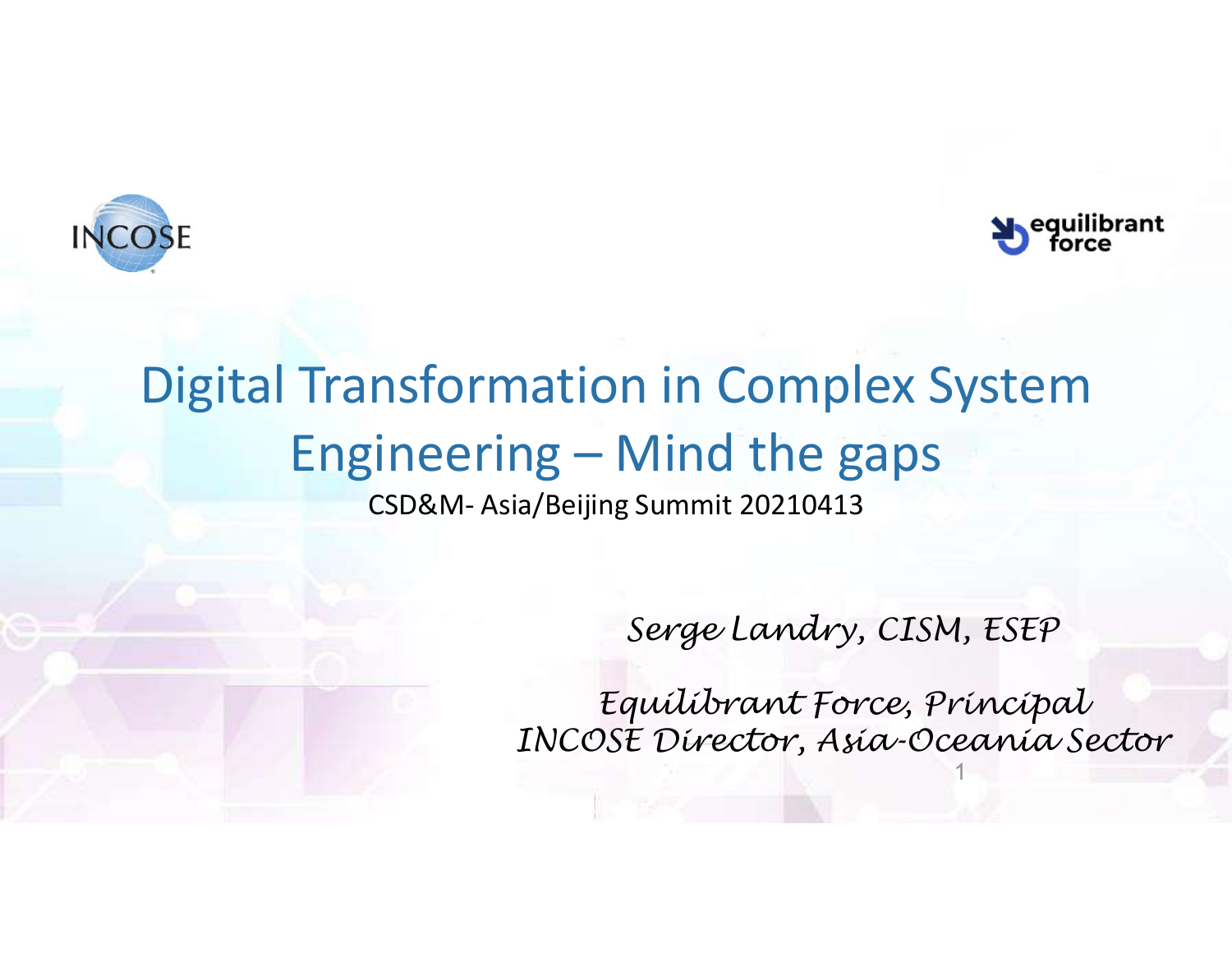

## Why it matters: Challenges of our times



- Increasing Complexity How to do more with less?
- . Rising expectations Constant need for Automation
- Sustainability Dwindling planet resources
- Project success Agility yet Control

Hence the increase interest in:

- Dealing with Complex Systems
- Embracing Digital Transformation
- Re-use/Innovate

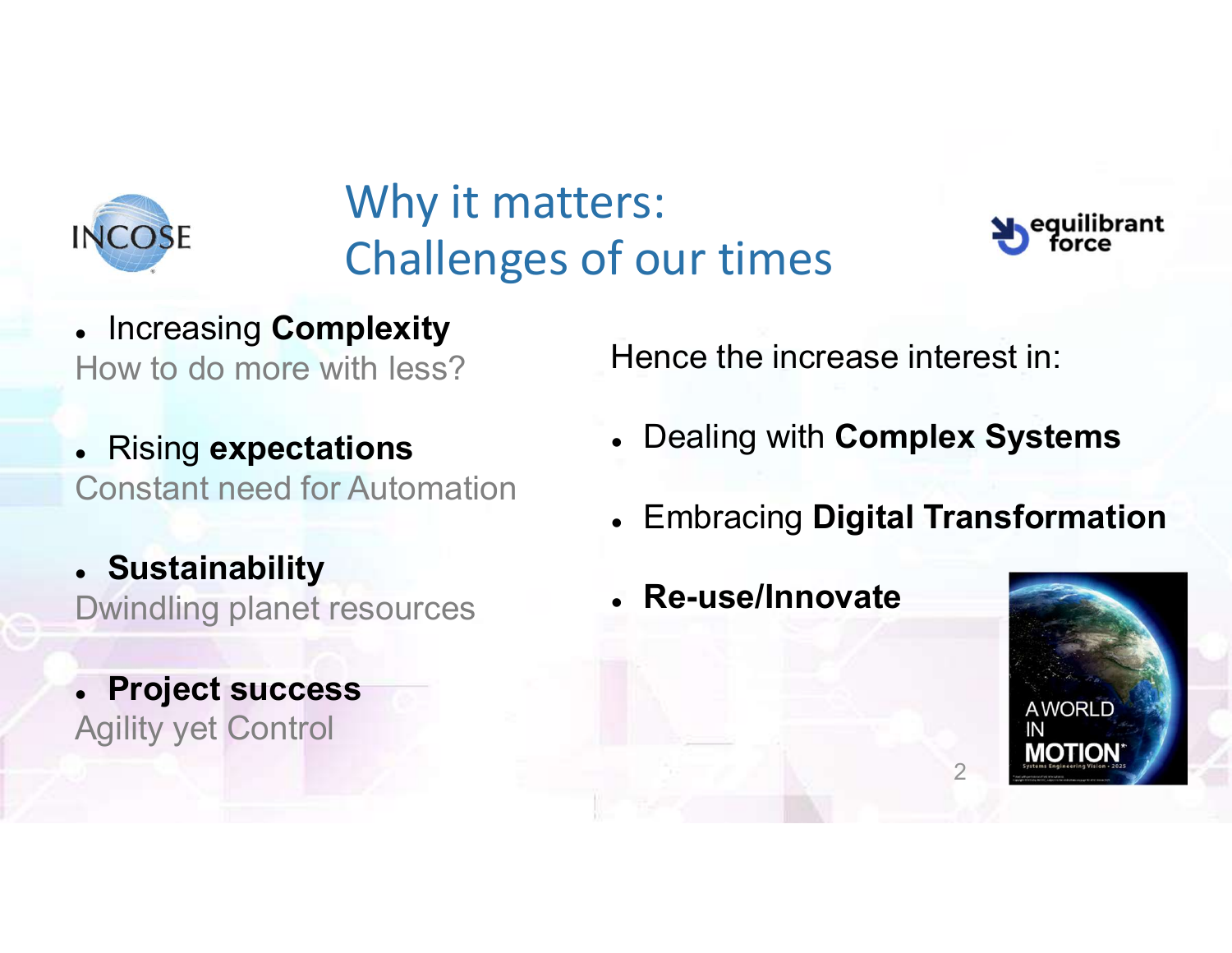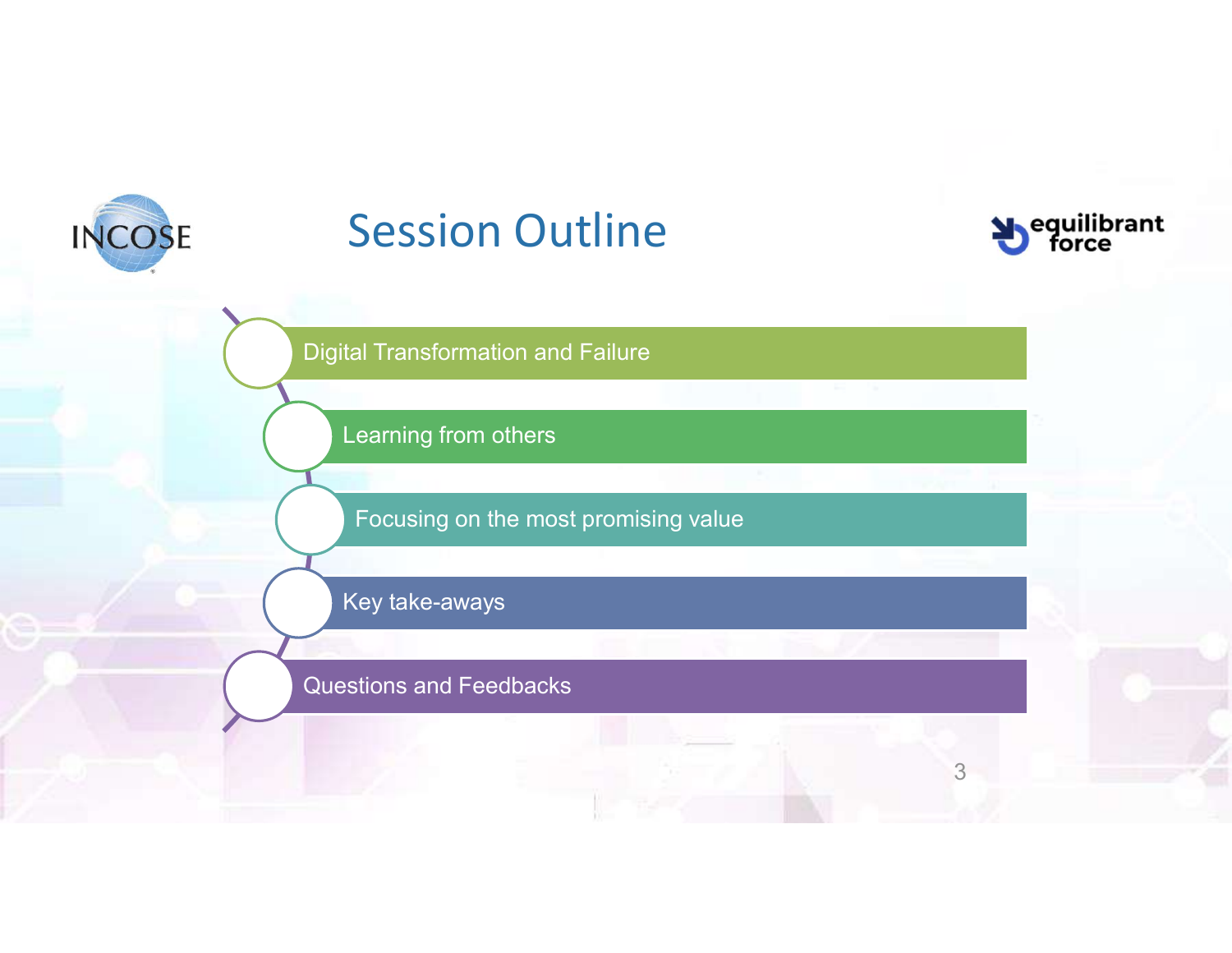# Digital Transformation and failure Supequilibrant

More the 70% of Enterprise Digital Transformation fail.

What about Operational Technologies? Increasing complexity => increasing failure rate INCOSE Digital Transformation<br>
More the 70% of Enterprise Digital Tra<br>
What about Operational Technologies?<br>
Increasing complexity => increasing fa<br>
A gap between:<br>
• The **great expectations**,<br>
• And the current **outcome** More the 70% of Enterprise Digital T<br>More the 70% of Enterprise Digital T<br>What about Operational Technologie<br>Increasing complexity => increasing<br>A gap between:<br>• The **great expectations**,<br>• And the current **outcome** More the 70% of Enterprise Digital<br>
What about Operational Technolog<br>
Increasing complexity => increasing<br>
A gap between:<br>
• The great expectations,<br>
• And the current outcome

- 
- 



4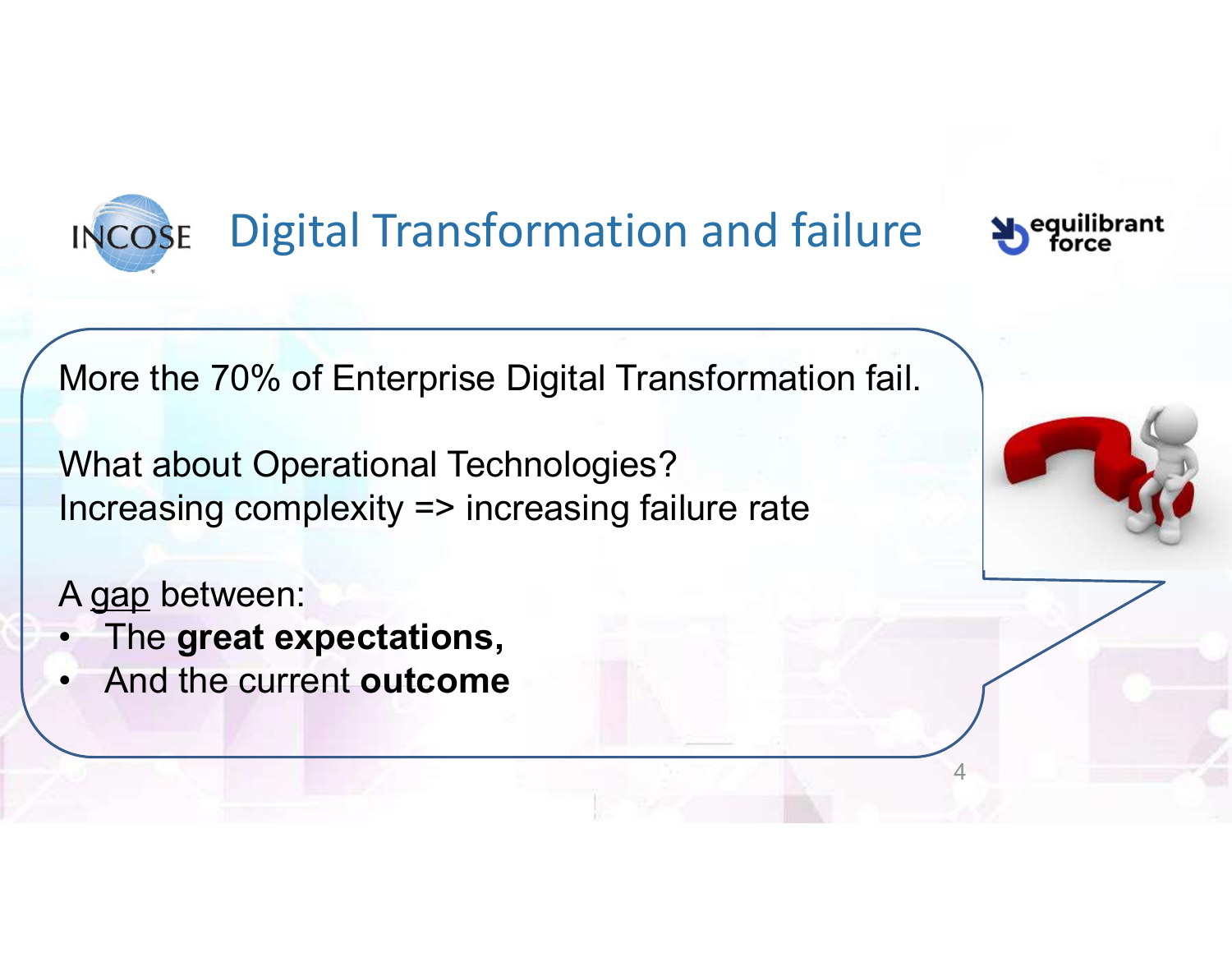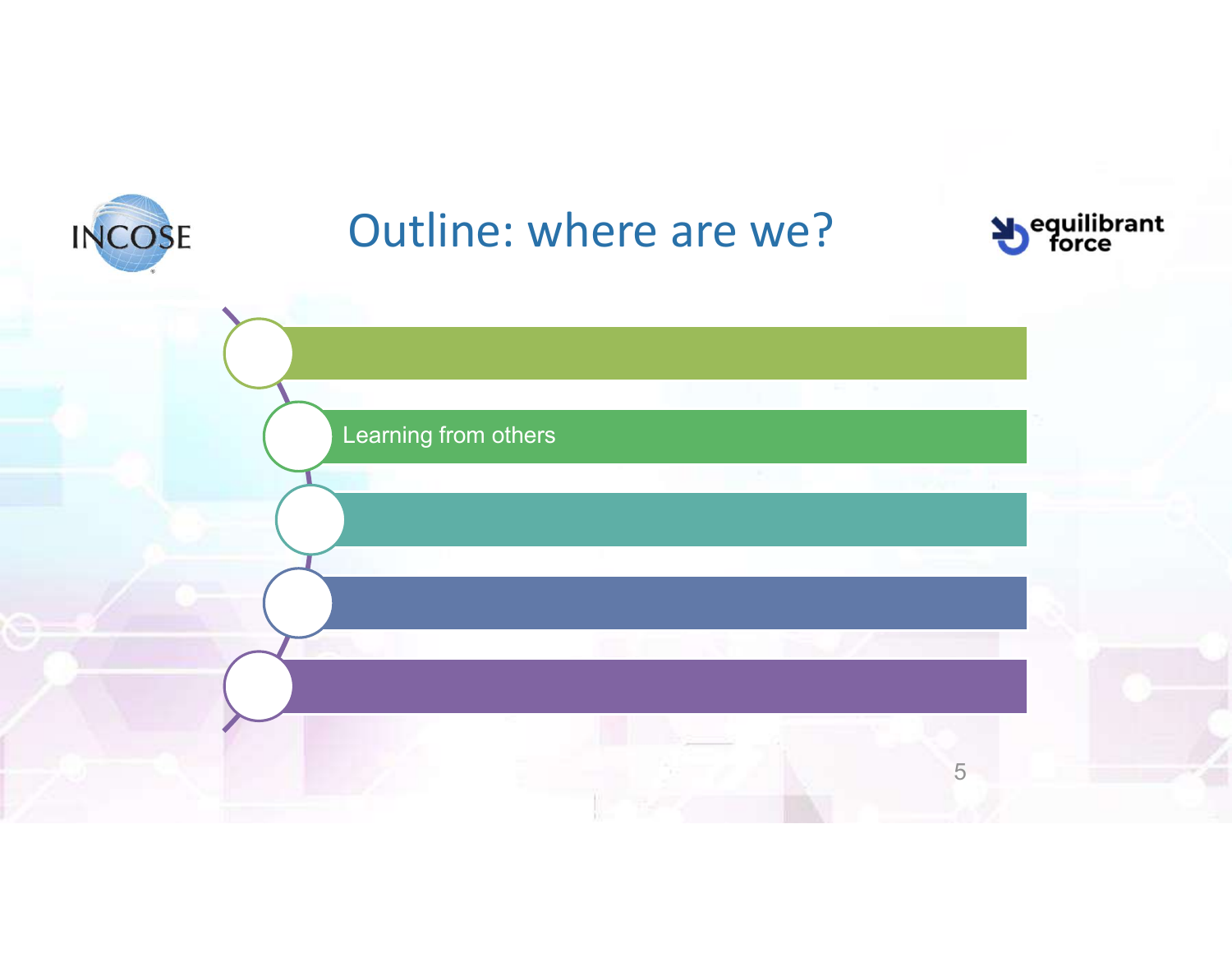

#### Recommendations

- improve business insights & customer experience
- Cost and downtime reductions
- Efficiency & productivity gains
- Asset tracking & waste reduction
- New Business models

#### Recipes for transformation

- Reviewing processes
- **Innovating**
- Gaining competitiveness
- With the help of technology



6

eauilibrant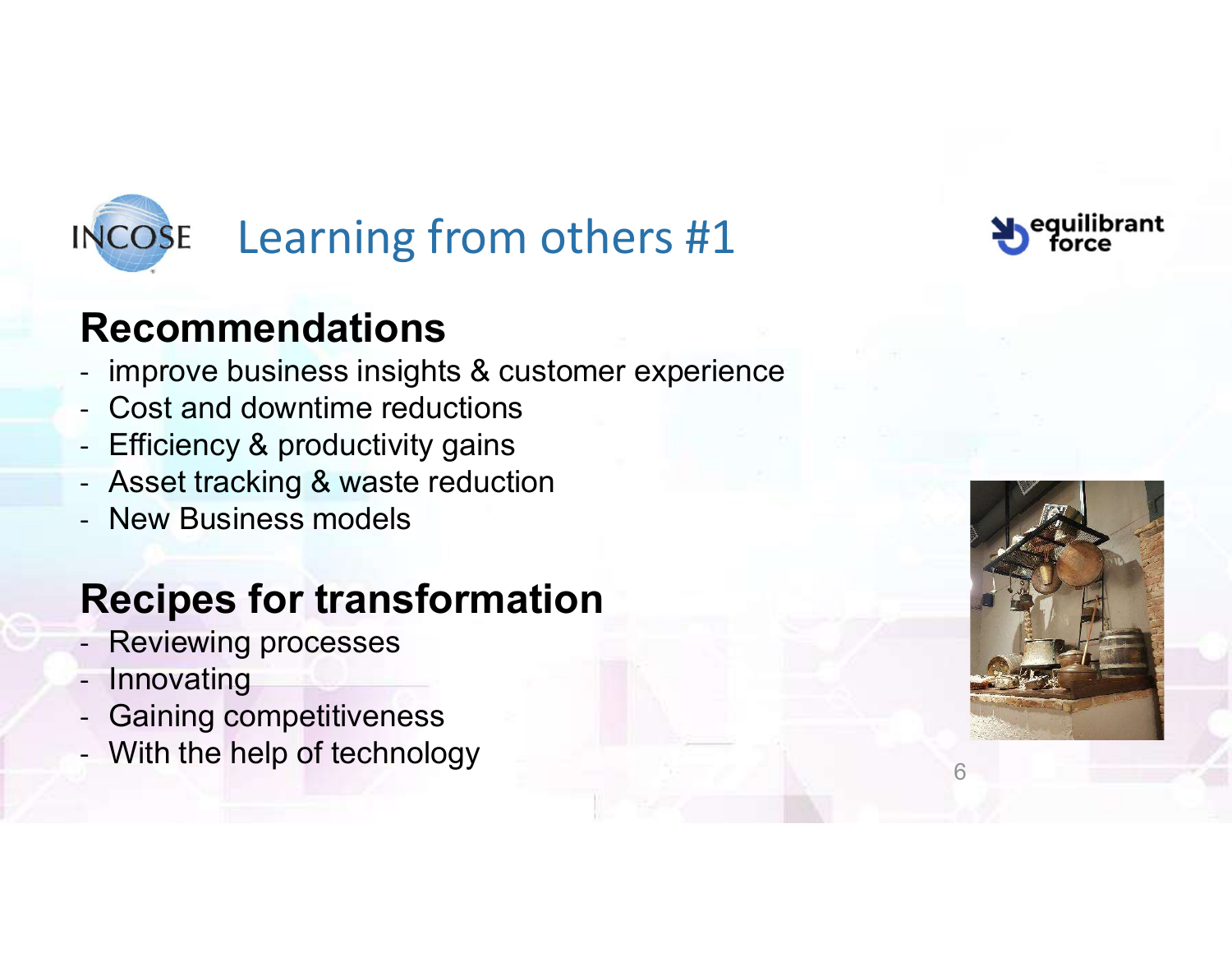



#### Lesson learnt

- 
- Example 2014<br>- Second wave focused on products, services and business processes<br>- Second wave focused on AI to improve the quality of decision making,<br>optimize operation efficiency and build closer relationship with cu optimize operation efficiency and build closer relationship with customer NCOSE Learning from others #2<br>
Lesson learnt<br>
- First wave – focused on products, services a<br>
- Second wave – focused on AI to improve the<br>
optimize operation efficiency and build closer<br>
- Where to start?<br>
1- Omni channel Lesson learnt<br>
- First wave – focused on products, services ar<br>
- Second wave – focused on AI to improve the<br>
optimize operation efficiency and build closer<br>
- Where to start?<br>
1- Omni channel customer services<br>
2- Persona **Lesson learnt**<br>- First wave – focused on products, ser<br>- Second wave – focused on AI to improptimize operation efficiency and builo<br>- Where to start?<br>1- Omni channel customer services<br>2- Personalized connection<br>3- Consume
- Where to start?
- 
- 
- 
- 



7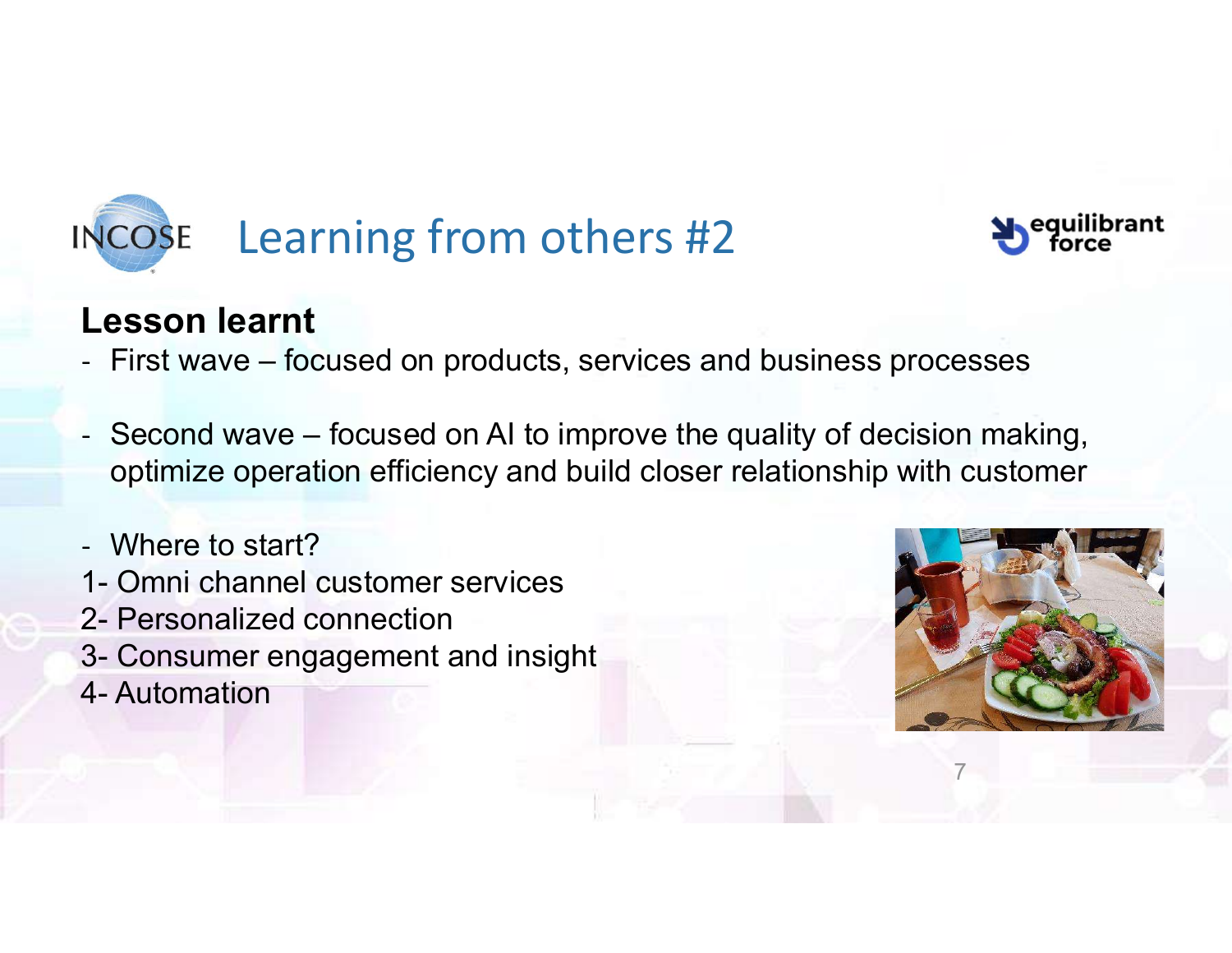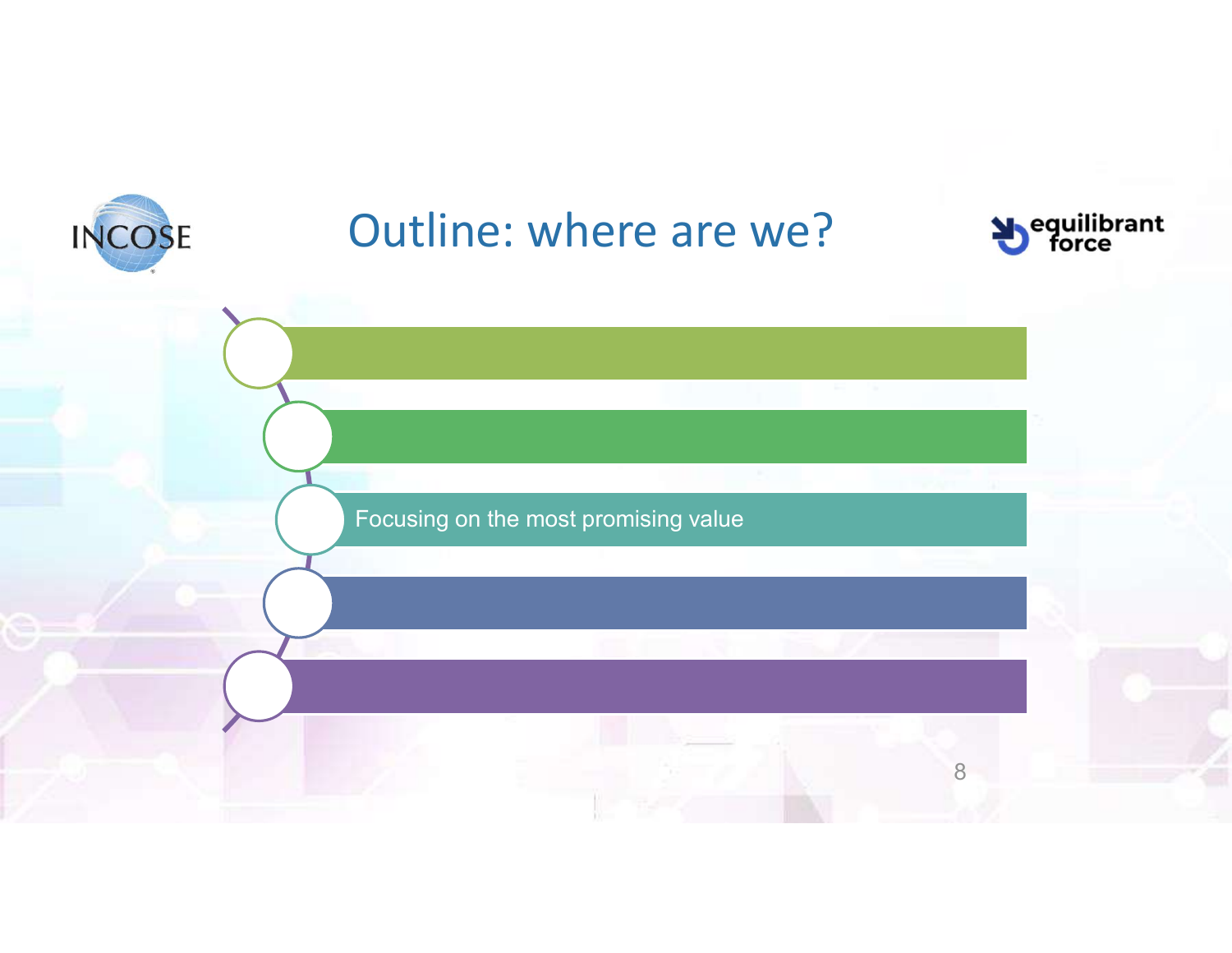#### **INCOSE** System Engineering and the Gaps  $\bullet$  Sequilibrant

#### "The most interesting thing are usually found within the gaps"



Review of gaps around Digital Transformation



**Systems Engineering** focuses on ensuring the pieces work together to achieve the objectives of the whole.

Reference: Systems Engineering Body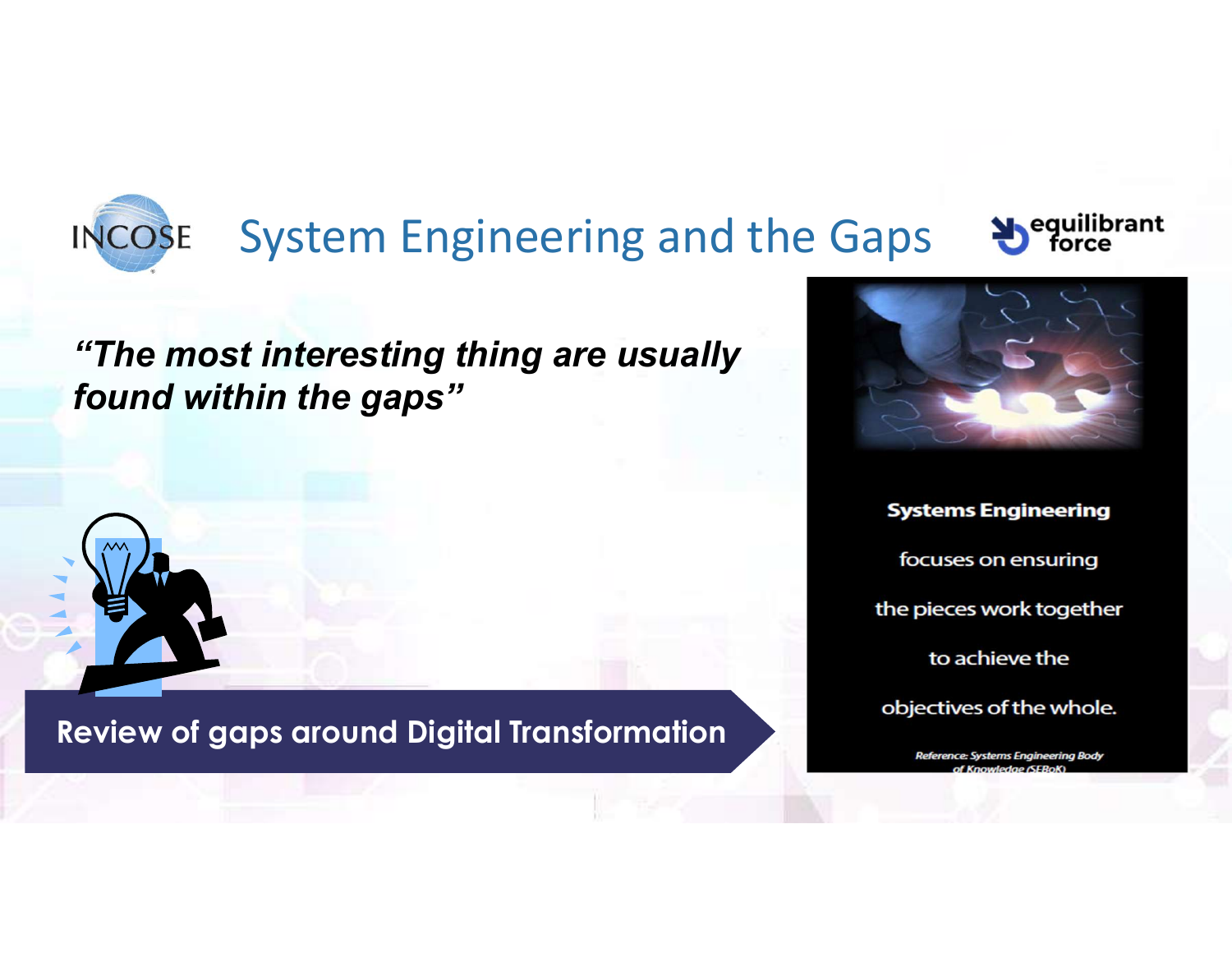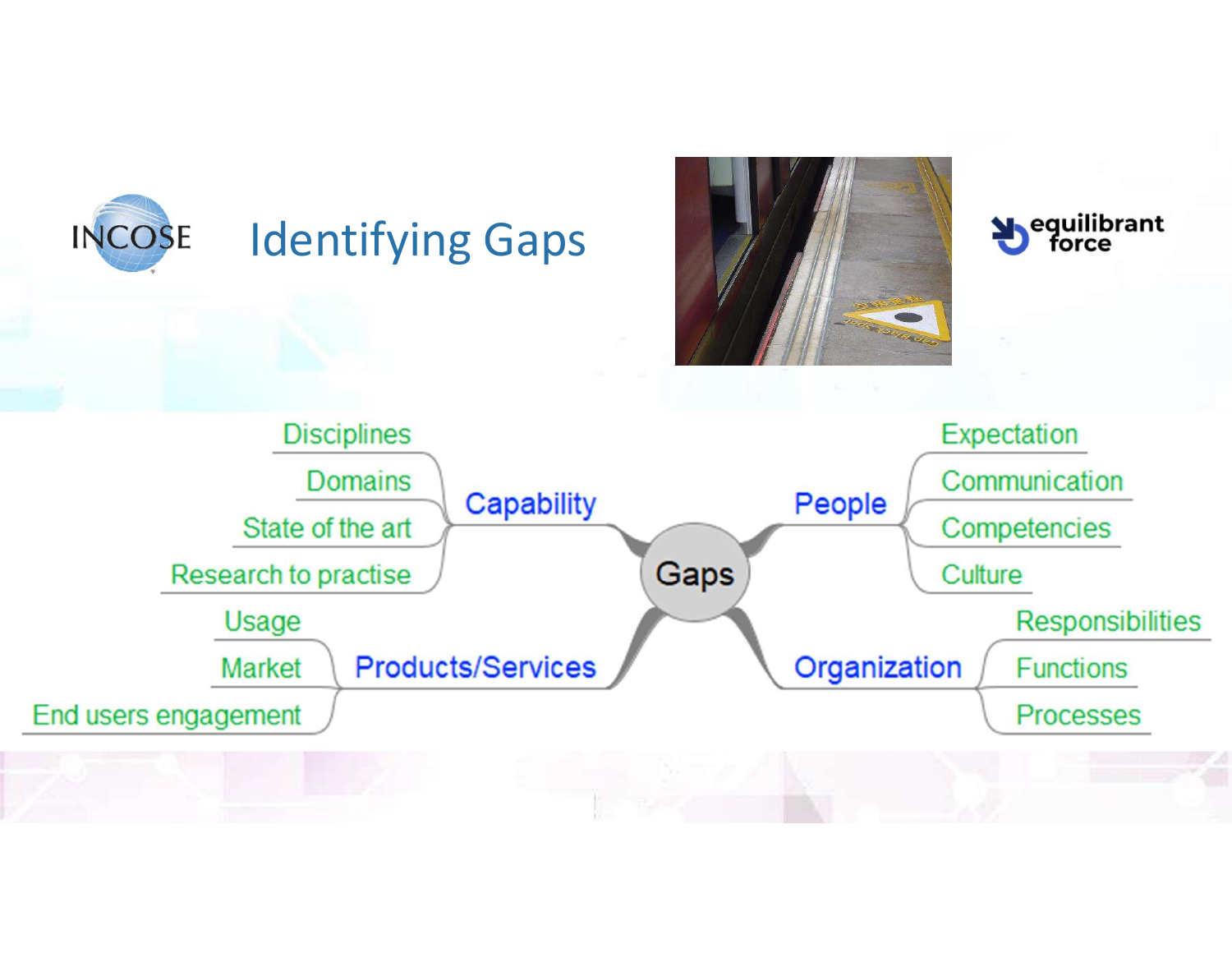

## Expectation Gaps



From dream to reality – crystalizing stakeholders expectations<br>
Go in with eyes wide open:<br>
Understand www.siple.com when the read constituent time and failure

Go in with eyes wide open:

- Understand your risk, acknowledge the need experimentation and failure Expectation Gaps<br>
From dream to reality – crystalizing stakeholders expectations<br>
Go in with eyes wide open:<br>
- Understand your risk, acknowledge the need experimentati<br>
- Define the problem(s) to be solved, focus<br>
- Where
- Define the problem(s) to be solved, focus
- Where and when to stop? Define what success means
- Prepare to fail (early), plan possible recoveries, learn
- **Persevere**
- 

Set an ambitious vision, but define regular deliverables and track progress.

Little reward without risk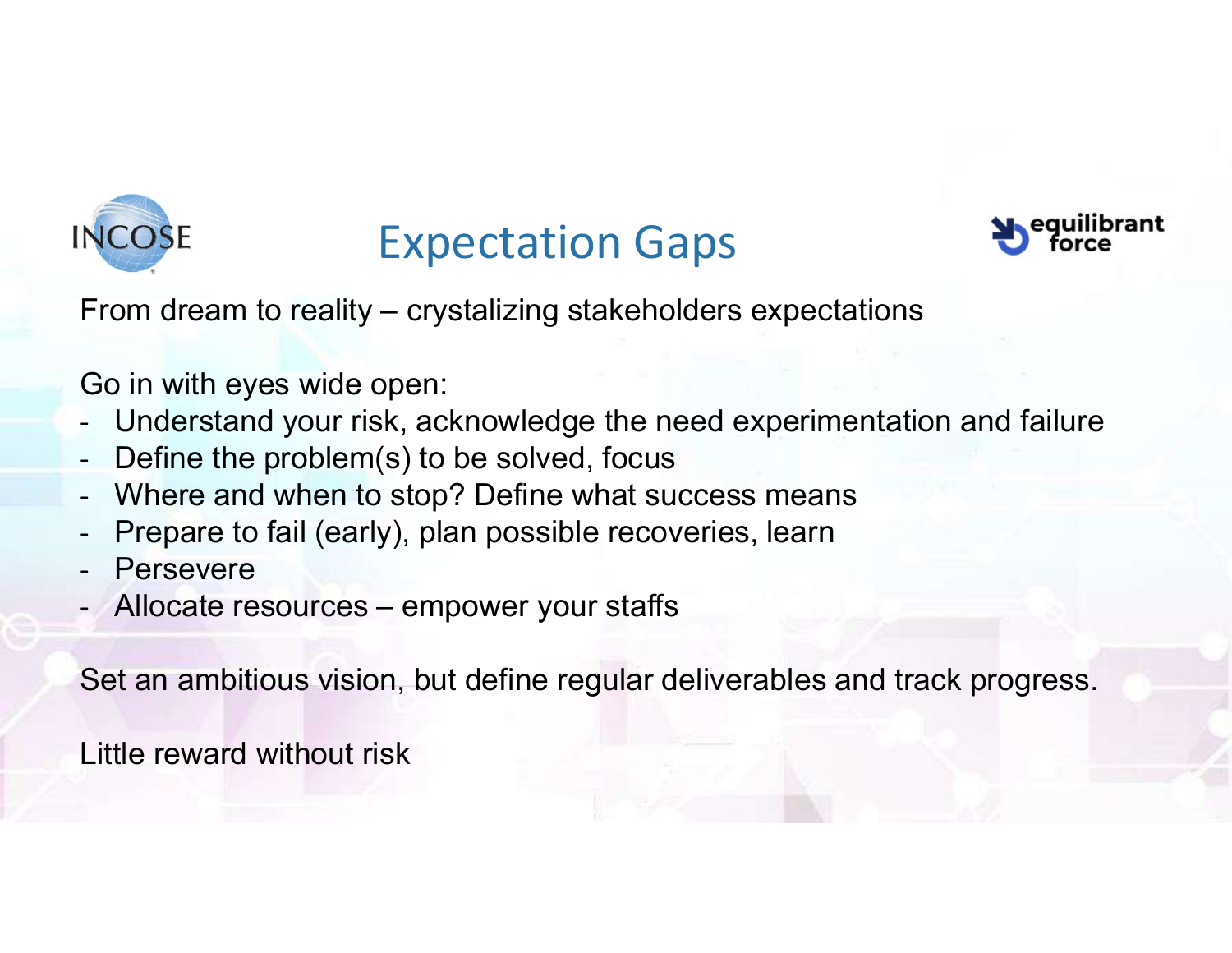

# Competencies Gaps SE<br>
Competencies (<br>
Primerical Strengths<br>
• Experience level<br>
• Domain experience/knowledge<br>
• Inconstitution experience/knowledge SE<br>
Competencies (<br>
Primerical Strengths<br>
Competence level<br>
Comain experience/knowledge<br>
Comain experience/knowledge<br>
Comain experience/knowledge<br>
Coming experience/knowledge



#### People

- 
- 
- 
- 
- **SE**<br> **Competencies Gaps**<br>  **Current Strengths<br>
 Experience level<br>
 Domain experience/knowledge<br>
 Innovation capabilities<br>
 Keeping current with latest technologies<br>
 Keeping current with latest technologies** SE Competencies Ga<br>
pple<br>
• Current Strengths<br>
• Experience level<br>
• Domain experience/knowledge<br>
• Innovation capabilities<br>
• Keeping current with latest technologies<br>
• Balance of expertise **SE**<br>
• Current Strengths<br>
• Experience level<br>
• Domain experience/knowledge<br>
• Innovation capabilities<br>
• Keeping current with latest technologies<br>
• Balance of expertise SE<br>
Competencies (<br> **•** Current Strengths<br>
• Experience level<br>
• Domain experience/knowledge<br>
• Innovation capabilities<br>
• Keeping current with latest technologi<br>
• Balance of expertise
-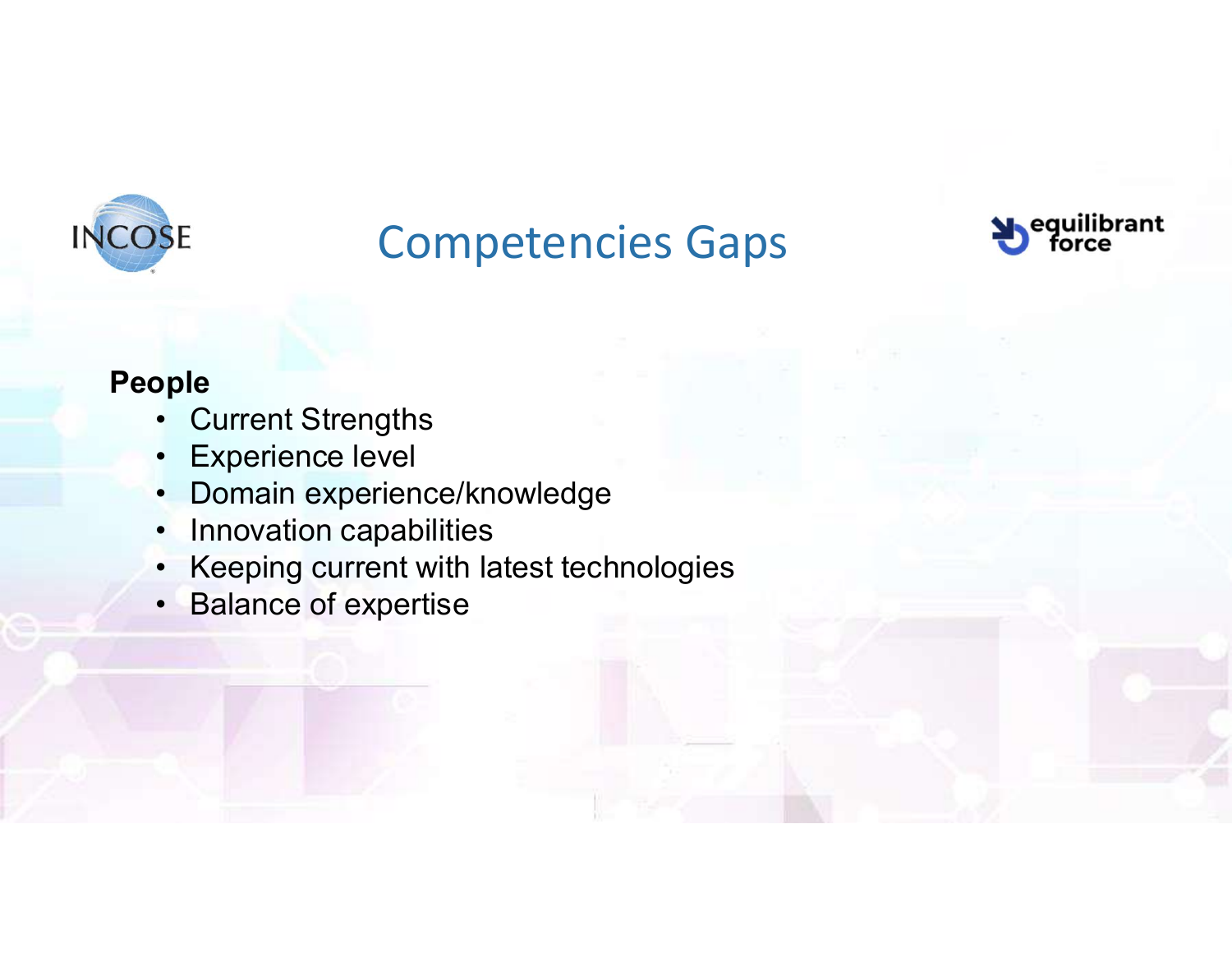

# Cultural Gaps **SE**<br> **Cultural Gap**<br> **Piple**<br> **Pipels**<br> **Communication style**<br> **Communication style**<br> **Chappels** SE<br>
Prope<br>
• Risk appetite<br>
• Communication style<br>
• Mode of operation<br>
• Change management<br>
• Multi sultural to see **SE**<br>
Cultural Gaps<br>
Prime Communication<br>
Communication<br>
Change management<br>
Change management<br>
Multi cultural teams<br>
Attitude from the present of the prime of the proof of the proof of the proof of the proof



#### People

- 
- 
- 
- 
- 
- SE<br>
Primes Cultural Gap<br>
Primes Communication<br>
 Communication<br>
 Mode of operation<br>
 Change management<br>
 Multi cultural teams<br>
 Attitude from 'I have no problem' to se **SE**<br> **Cultural Gap**<br> **Property:**<br> **Communication style**<br>
• Mode of operation<br>
• Change management<br>
• Multi cultural teams<br>
• Attitude from 'I have no problem' to see "let me share where I think I might be • Cultural Gaps<br>• Risk appetite<br>• Risk appetite<br>• Communication style<br>• Mode of operation<br>• Change management<br>• Multi cultural teams<br>• Attitude from 'I have no problem' to seeking feedback and ideas –<br>• Fault finding cultu "let me share where I think I might be need of improvement" • Risk appetite<br>• Communication style<br>• Mode of operation<br>• Change management<br>• Multi cultural teams<br>• Attitude from 'I have no problem' to seekin<br>• "let me share where I think I might be need<br>• Fault finding culture versu
-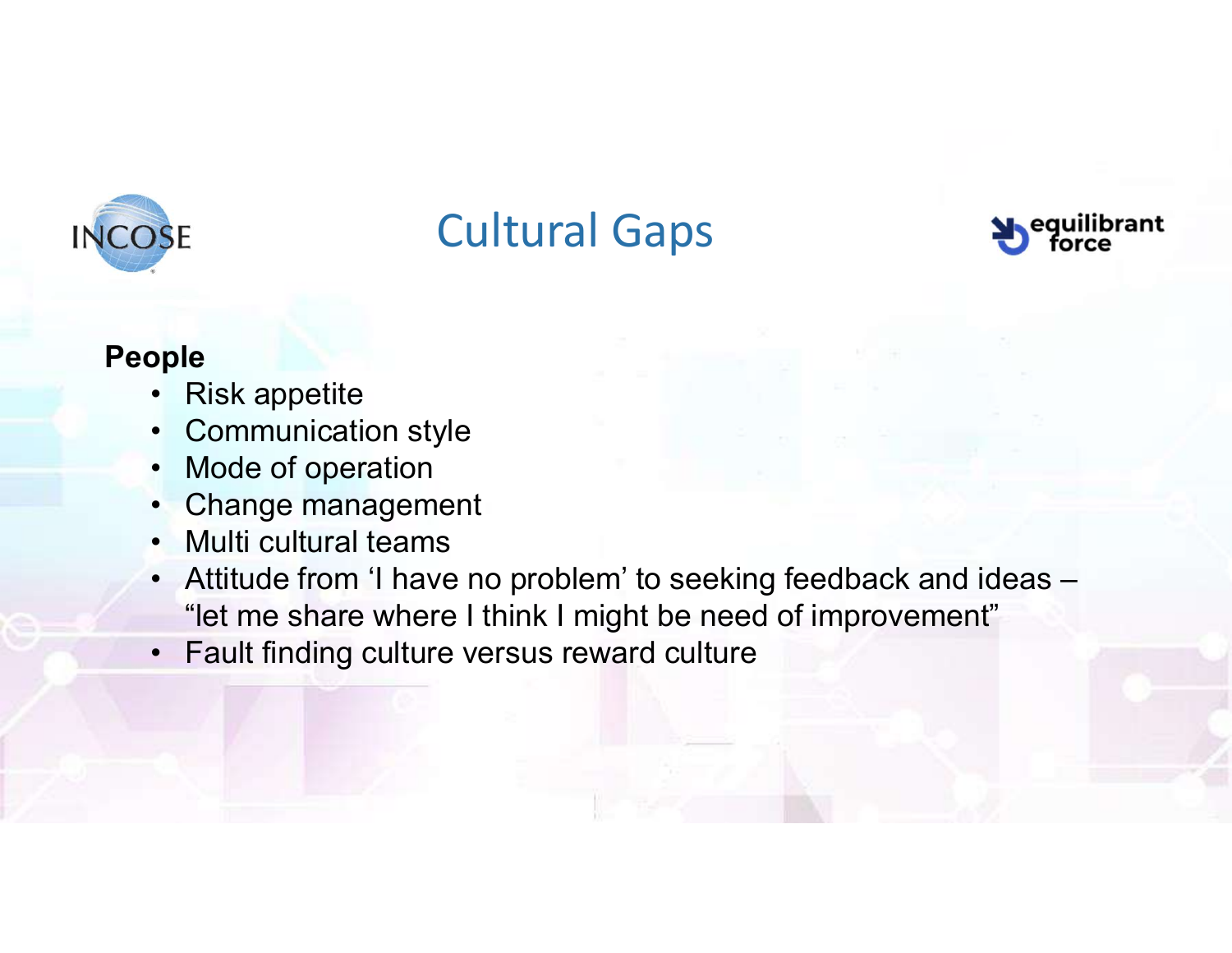

# Discipline/Domain Gaps POSE Discipline/Domain Gaps<br> **Ciplines**<br>
• Balanced solution across disciplines<br>
• Shared model to address all the point of views<br>
• Model as the reference for all disciplines



#### **Disciplines**

- 
- 
- 
- best<br> **Example 18 Allies Concidents**<br>
 Balanced solution across disciplines<br>
 Shared model to address all the point of views<br>
 Model as the reference for all disciplines<br>
 Large scale simulation to understand the overa **SE**<br>
Discipline/Domain Gaps<br>
ciplines<br>
• Balanced solution across disciplines<br>
• Shared model to address all the point of views<br>
• Model as the reference for all disciplines<br>
• Large scale simulation to understand the ove • Discipline/Domain Gaps<br>• Balanced solution across disciplines<br>• Balanced solution across disciplines<br>• Shared model to address all the point of views<br>• Model as the reference for all disciplines<br>• Large scale simulation limitations • Discipline/Domain Gaps<br>• Balanced solution across disciplines<br>• Shared model to address all the point of views<br>• Model as the reference for all disciplines<br>• Large scale simulation to understand the overall capabilities • Model as the reference for all disciplines<br>• Large scale simulation to understand the overall capabilities<br>• Large scale simulation to understand the overall capabilities<br>• Automating the System Engineering process<br>• Vir
- 
- 
- Discipline/Domain Gaps<br>• Balanced solution across disciplines<br>• Shared model to address all the point of views<br>• Model as the reference for all disciplines<br>• Large scale simulation to understand the overall capabilities • Discipline/Domain Gaps<br>• Balanced solution across disciplines<br>• Shared model to address all the point of views<br>• Model as the reference for all disciplines<br>• Large scale simulation to understand the overall capabilities real world problems • Shared model to address all the point of views<br>• Model as the reference for all disciplines<br>• Large scale simulation to understand the overall capabilities and<br>
• Mutomating the System Engineering process<br>
• Virtual ever

#### Domain

- 
-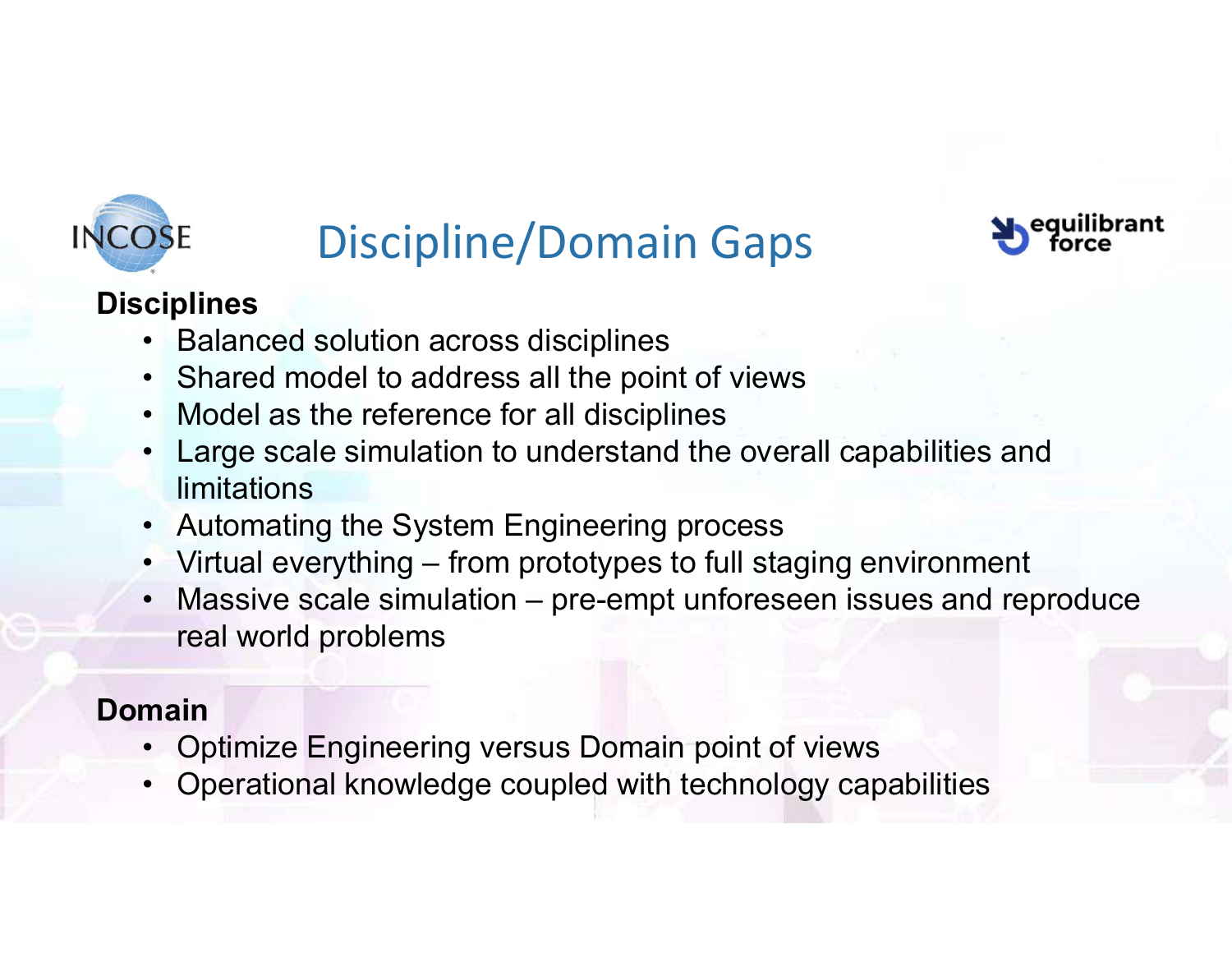

# Market understanding Gaps Dequilibrant • Market understanding Gaps<br>• Market/Competition<br>• Understand addressable market – Market Sgmentation<br>• Define new niche to be addressed<br>• Define risk/reward per addressable market **EXECUTE:**<br>
Market understanding Gaps<br>
bal Market/Competition<br>
• Understand addressable market – Market Sgmentatio<br>
• Define new niche to be addressable market<br>
• Define risk/reward per addressable market<br>
• Under sume add **986**<br>• Market understanding Gaps<br>• Understand addressable market – Market Sgmentati<br>• Define risk/reward per addressable market<br>• Define risk/reward per addressable market<br>• User expectations • Market understanding Gaps<br>• Understand addressable market – Market Sgmentation<br>• Define new niche to be addressed<br>• Define risk/reward per addressable market<br>• Engage with your existing customer base<br>• Compile trends<br>• G

#### Global Market/Competition

- 
- 
- 

#### End User expectations

- Market understan<br> **bal Market/Competition**<br>
 Understand addressable market Ma<br>
 Define new niche to be addressed<br>
 Define risk/reward per addressable m<br> **d User expectations**<br>
 Engage with your existing customer b<br>
 **bal Market/Competition**<br>
• Understand addressable market – Ma<br>
• Define new niche to be addressable m<br>
• Define risk/reward per addressable m<br> **d User expectations**<br>
• Engage with your existing customer b<br>
• Compile trend
- 
-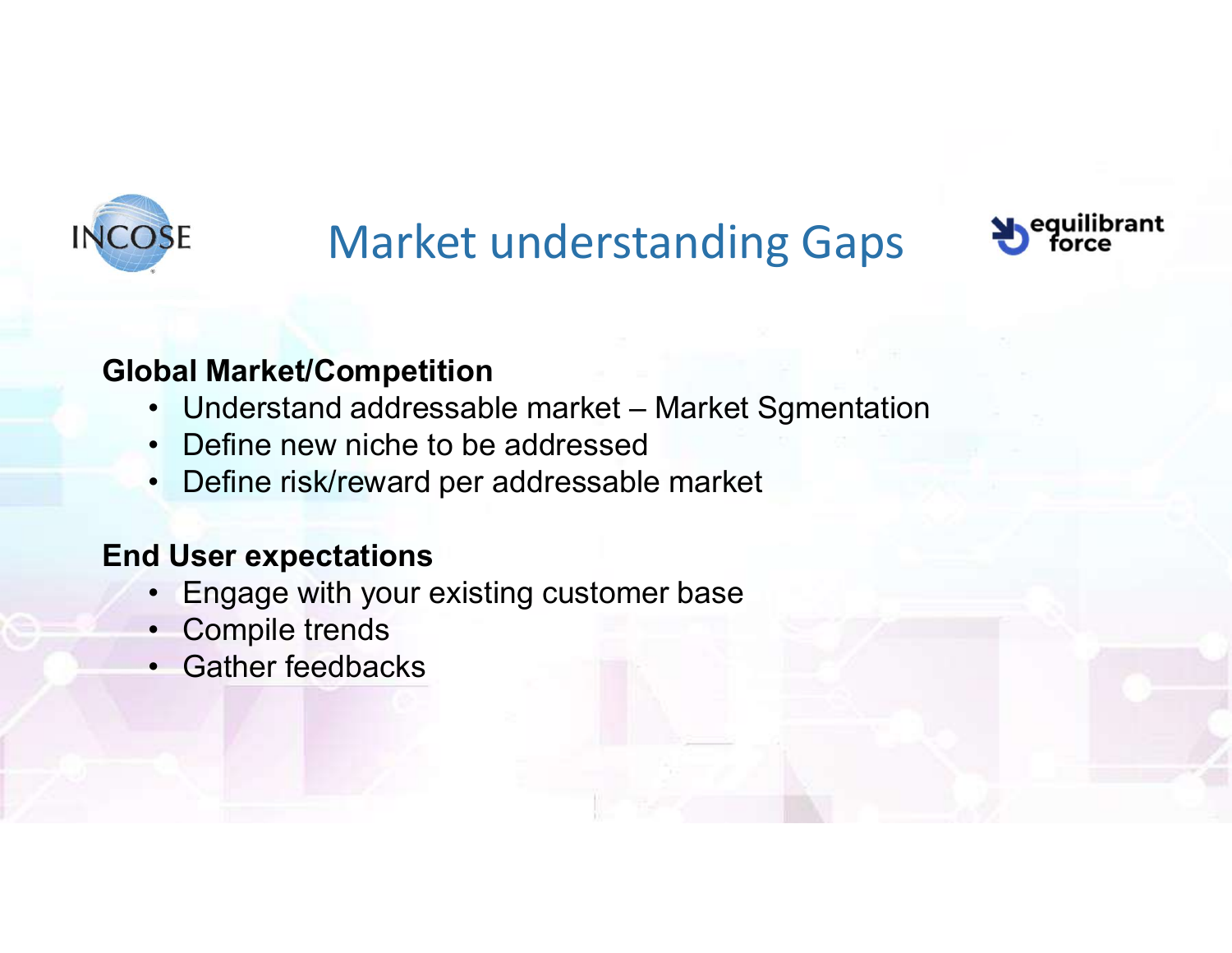

# Dream versus Reality Gaps **D**equilibrant



#### Understand new deployment(s) impact

- 
- 
- **SE**<br>• Continuous monitoring / expected results. What works, what doesn't<br>• Continuous monitoring / expected results. What works, what doesn't<br>• Connected' everything feedback channel from customers/end users **SENGET SERVIS DESCREE SERVIS DESCREE**<br> **CONTINUME PRODUCE PRODUCE PRODUCE PRODUCE PRODUCE PRODUCT**<br> **• Connected' everything – feedback ch**<br>
• Analytics • Dream versus Reality Gaps<br>• Continuous monitoring / expected results. What works, what doesn't<br>• Continuous monitoring / expected results. What works, what doesn't<br>• Connected' everything – feedback channel from customer SE Dream versus Readerstand new deployment(s) impact<br>• Continuous monitoring / expected res<br>• Minimum Viable Product<br>• 'Connected' everything – feedback ch<br>• Analytics<br>• Does you Product deliverer your expe<br>• Unexpected be FREE PRESS SERVIET DREAD VERSUS Reality Gaps<br>
SERVIET DREAD VERSUS Reality Gaps<br>
• Continuous monitoring / expected results. What works, what doesn't<br>
• Minimum Viable Product<br>
• Connected' everything – feedback channel fr
- 
- 
- 
- 
- **SE Dream versus Reality Gaps**<br> **derstand new deployment(s) impact**<br>
 Continuous monitoring / expected results. What works,<br>
 Minimum Viable Product<br>
 Connected' everything feedback channel from custon<br>
 Analytics<br>
 **Example 19 Non-Example 19 Non-Example 19 Non-Example 19 Non-Example 19 Non-Example 19 Non-Example 19 Non-Example 19 Non-Example 19 Non-Example 19 Non-Example 19 Non-Example 19 Non-Example 19 Non-Example 19 Non-Example 19 • Measure the gap of your new solutions / expectations / expected results.** What works, what doesn't<br>
• Minimum Viable Product<br>
• Minimum Viable Product<br>
• Connected' everything – feedback channel from customers/end users adjustment derstand new deployment(s) impact<br>
• Continuous monitoring / expected res<br>
• Minimum Viable Product<br>
• 'Connected' everything – feedback ch<br>
• Analytics<br>
• Does you Product deliverer your expe<br>
• Unexpected behaviors ident • Continuous monitoring / expected results. What works, what doesn't<br>• Minimum Viable Product<br>• 'Connected' everything – feedback channel from customers/end users<br>• Analytics<br>• Does you Product deliverer your expected bene • Minimum Viable Product<br>• Connected' everything – feedback channel from customers/end user<br>• Analytics<br>• Does you Product deliverer your expected benefits<br>• Unexpected behaviors identification<br>• Non deterministic system m
- 
- 
-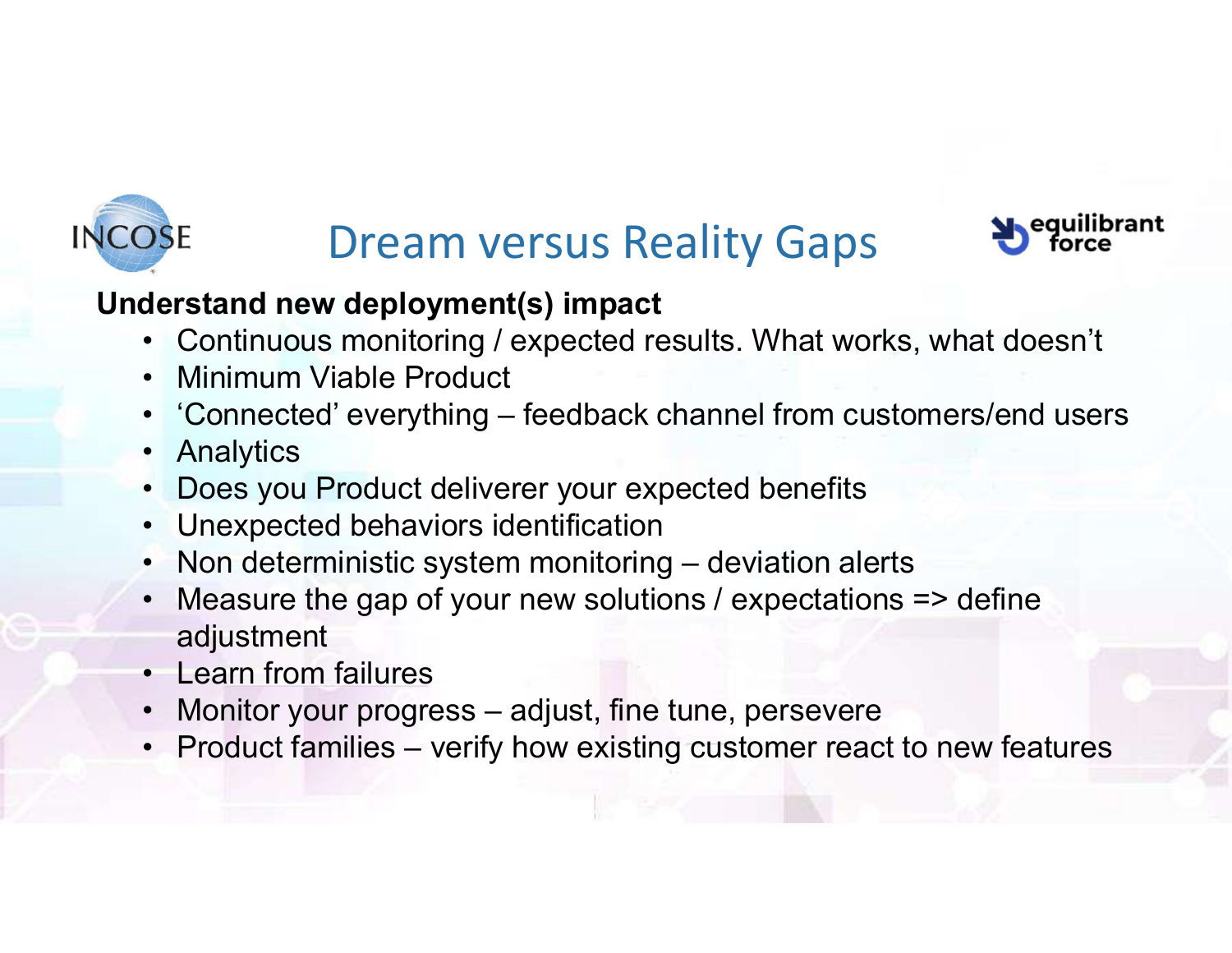

## State of the Art gaps



#### Keeping current with the state of the art

- Human centered interface
- Digital twins
- Large scale virtualization
- Virtual Reality
- Immersive simulations
- **Cyber**
- AI
- IOT
- **Experiment**
- Look at new technologies applied in new ways/applications.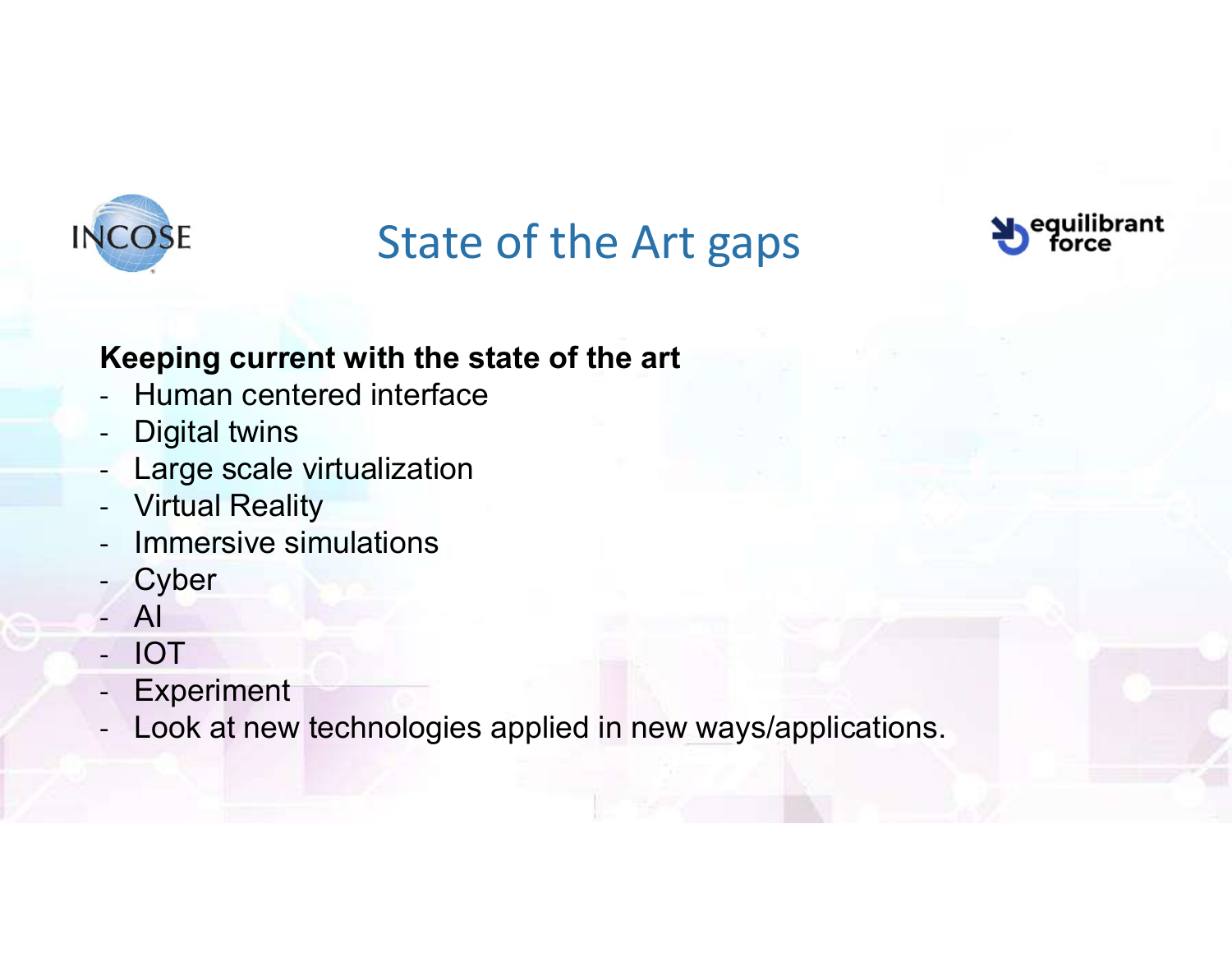

## Research to practice gaps



# Create opportunities for researcher to engage with practitioner and end users SE Research to practic<br>
Research to practic<br>
Researcher to er<br>
Husers<br>
• Brainstorming<br>
• Immersive prototypes<br>
• Massive scale simulation – inject new SE Research to practice<br>
eate opportunities for researcher to eng<br>
dusers<br>
• Brainstorming<br>
• Immersive prototypes<br>
• Massive scale simulation – inject new is<br>
• Interaction with legacy system • Research to practice gaps<br>• Massive scale opportunities for researcher to engage with practitioner and<br>• Brainstorming<br>• Immersive prototypes<br>• Massive scale simulation – inject new ideas to see how they fit<br>• Interactio • Research to practice gaps<br>
• Research to engage with practition<br>
• Interaction<br>
• Interaction with legacy system<br>
• Interaction with legacy system<br>
• Interaction with real world – Minimum Viable Products POSE Research to practice gaps<br>
external where the engage with practitioner and<br>
dusers<br>
• Brainstorming<br>
• Immersive prototypes<br>
• Massive scale simulation – inject new ideas to see how they fit<br>
• Interaction with legacy

- 
- 
- 
- 
-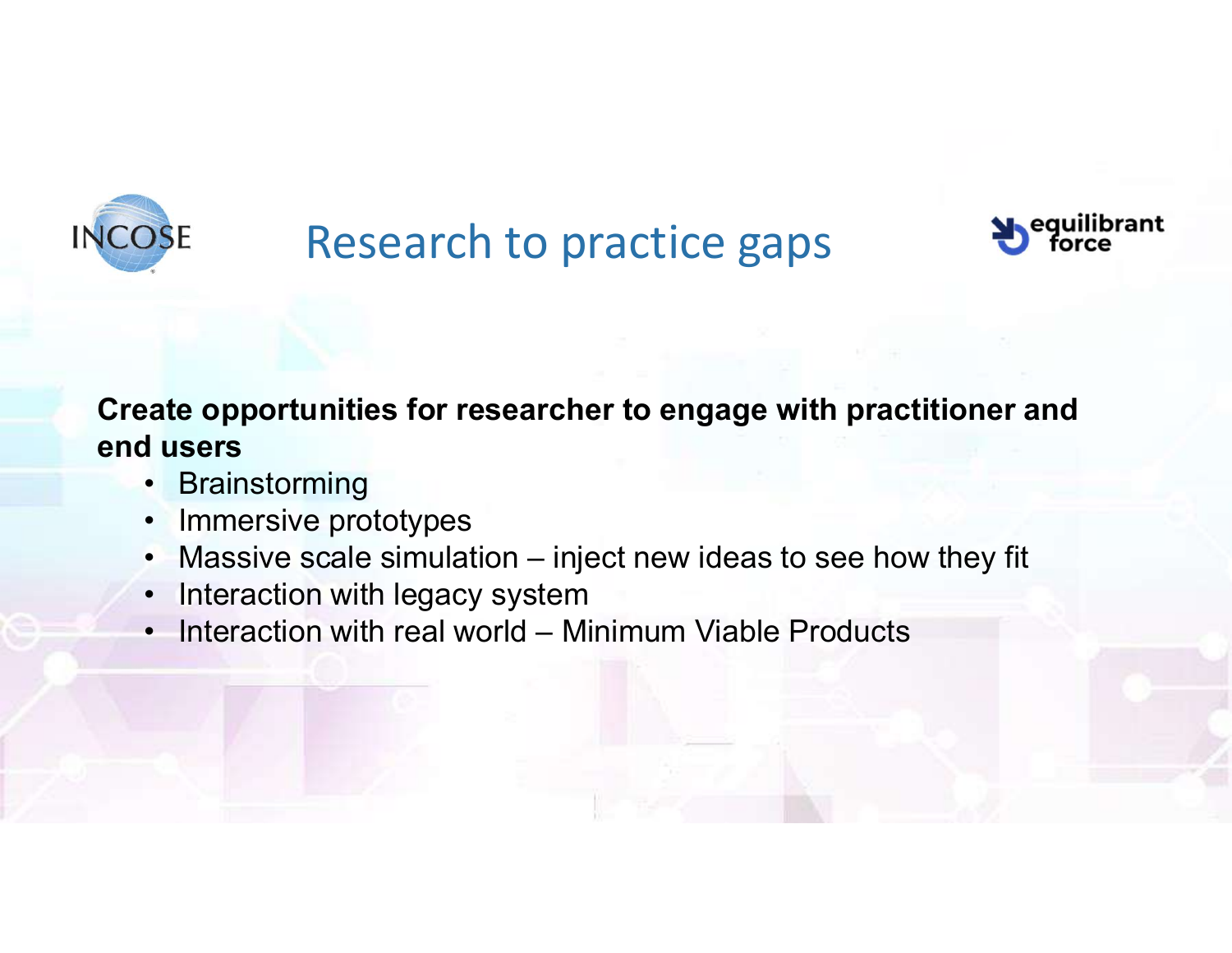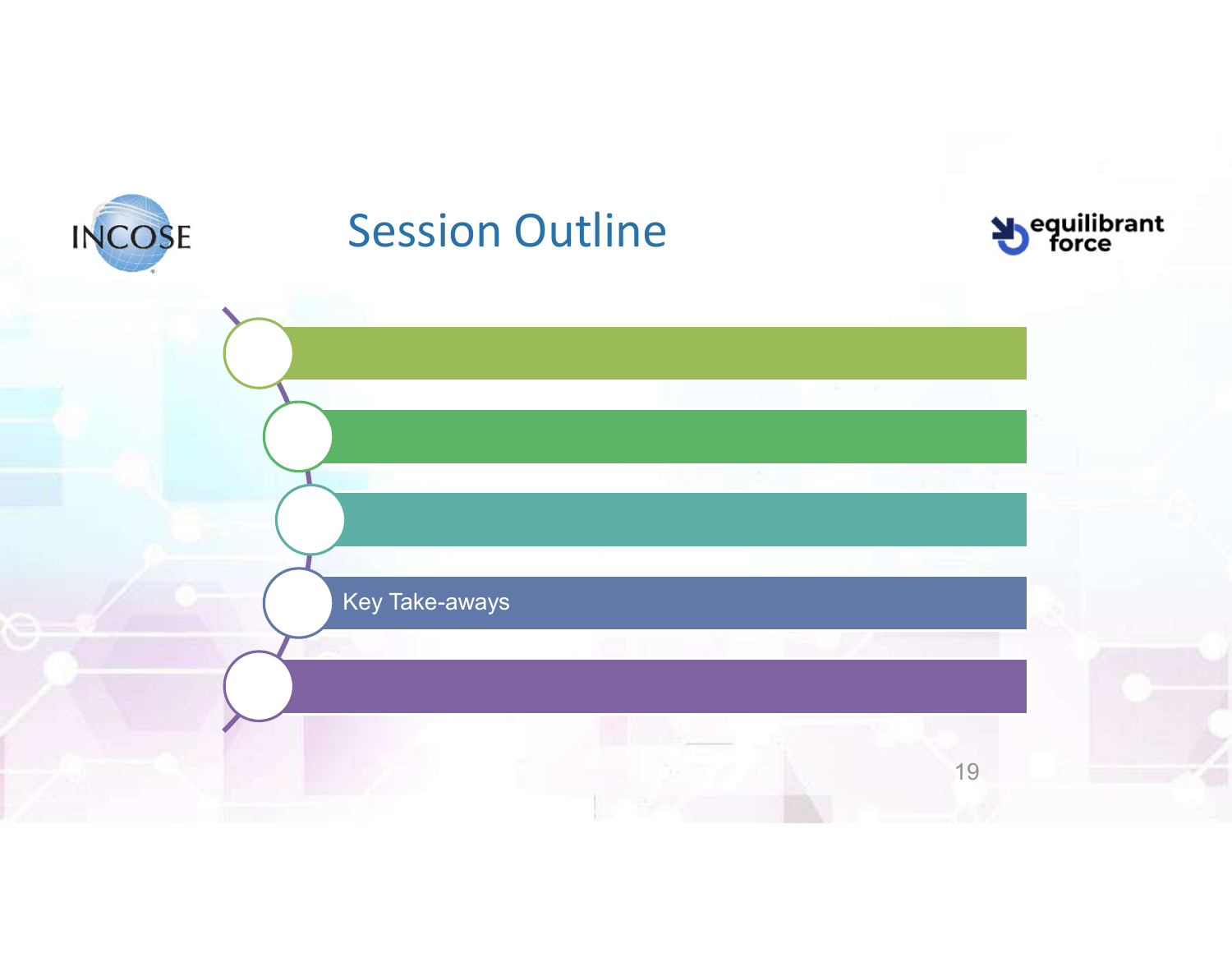



Seek to understand the success and failure of Enterprise Digital Transformation and derive what can be re-used.

NCOSE Key Take Aways<br>
Seek to understand the success and failure of Enterprise Digital<br>
Transformation and derive what can be re-used.<br>
Define where you need - Study your current position and identify and<br>
prioritize your prioritize your gaps to be addressed

Plan your journey, allocate resources and track your progress. Try, measure, adjust and persevere.

Don't forget Change Management

Consider Continuous Digital Transformation

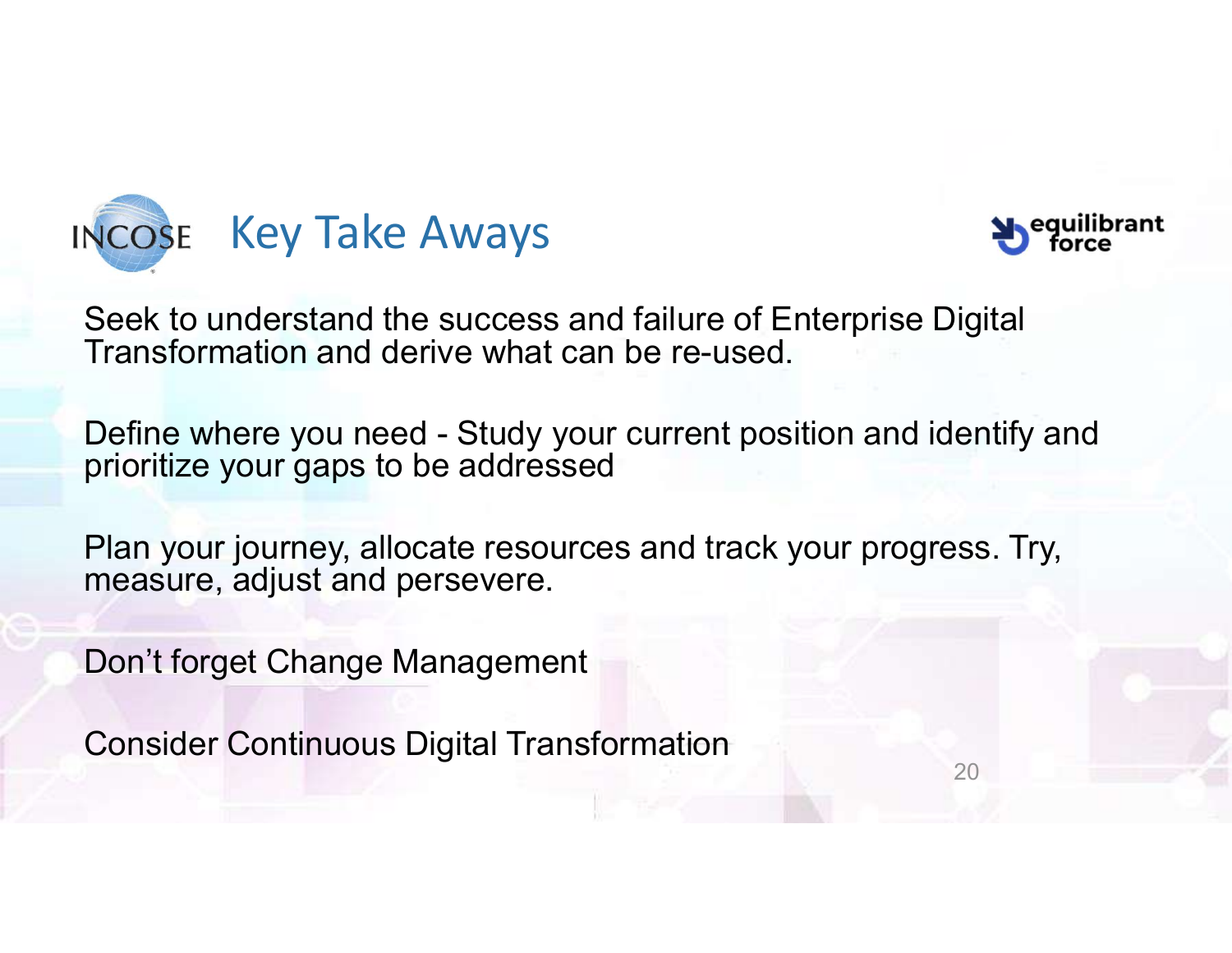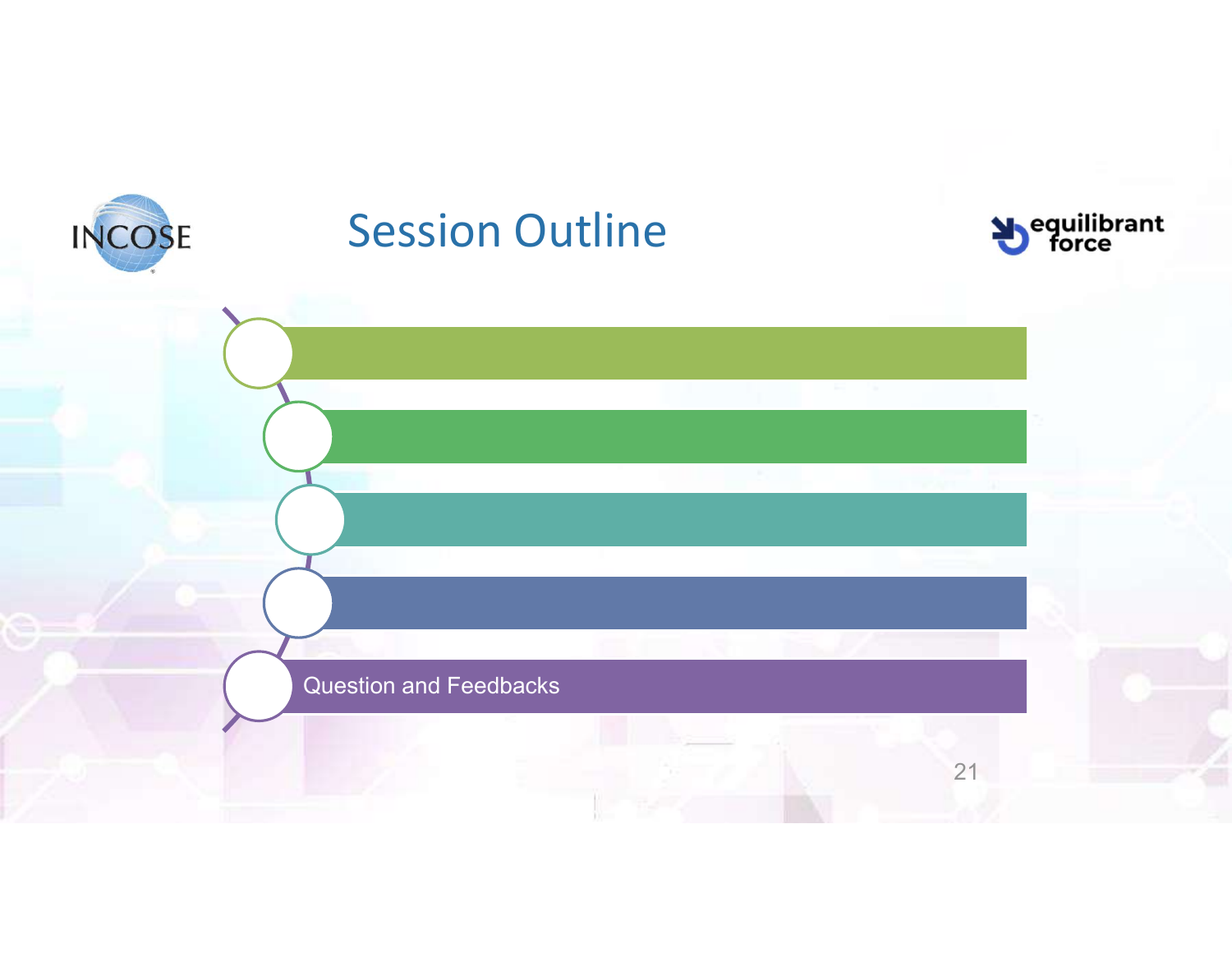





Serge.landry@incose.net

Equilibrant Force, Principal INCOSE Director, Asia-Oceania Sector

22